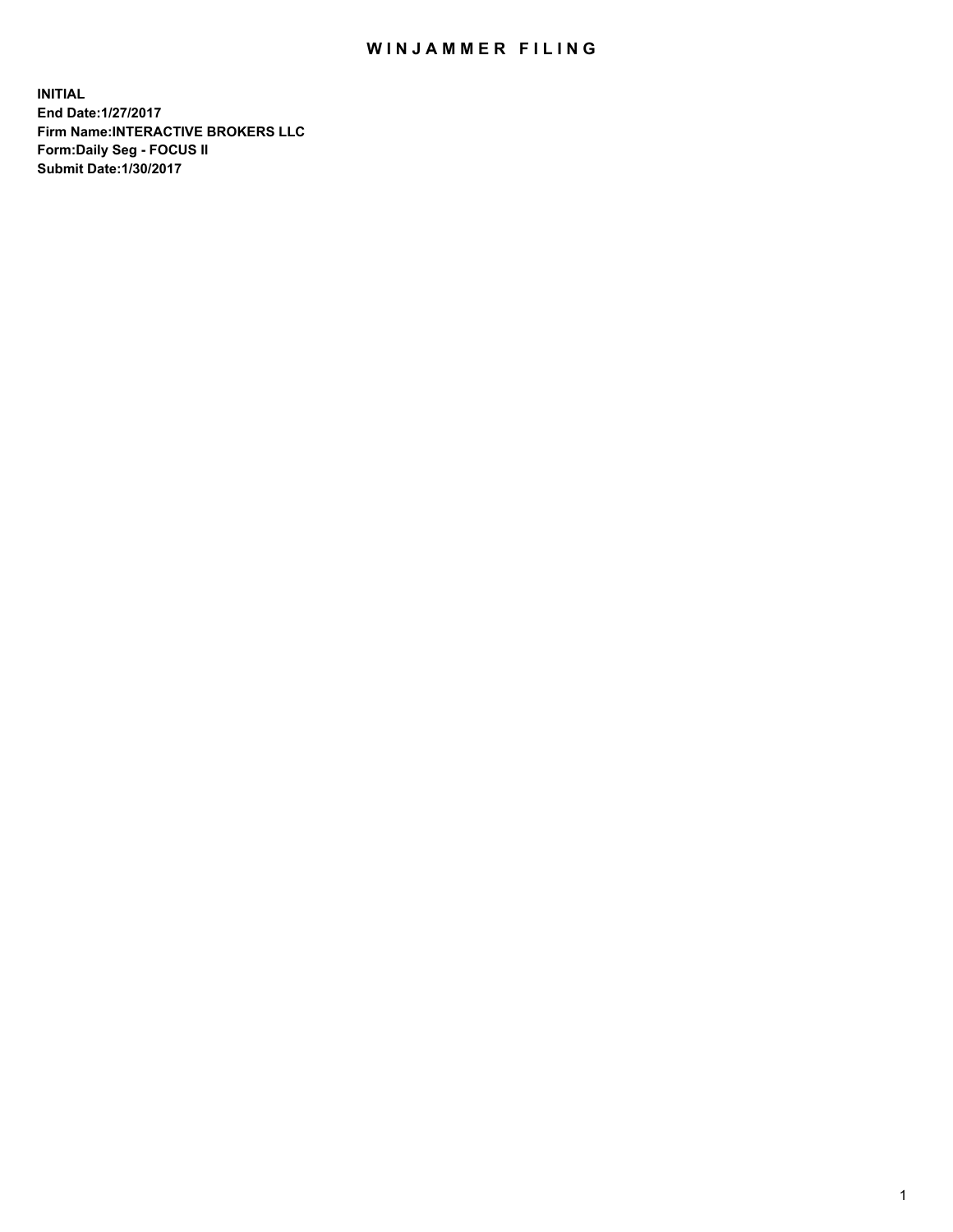## **INITIAL End Date:1/27/2017 Firm Name:INTERACTIVE BROKERS LLC Form:Daily Seg - FOCUS II Submit Date:1/30/2017 Daily Segregation - Cover Page**

| Name of Company<br><b>Contact Name</b><br><b>Contact Phone Number</b><br><b>Contact Email Address</b>                                                                                                                                                                                                                          | <b>INTERACTIVE BROKERS LLC</b><br><b>James Menicucci</b><br>203-618-8085<br>jmenicucci@interactivebrokers.c<br>om |
|--------------------------------------------------------------------------------------------------------------------------------------------------------------------------------------------------------------------------------------------------------------------------------------------------------------------------------|-------------------------------------------------------------------------------------------------------------------|
| FCM's Customer Segregated Funds Residual Interest Target (choose one):<br>a. Minimum dollar amount: ; or<br>b. Minimum percentage of customer segregated funds required:%; or<br>c. Dollar amount range between: and; or<br>d. Percentage range of customer segregated funds required between:% and%.                          | $\overline{\mathbf{0}}$<br>0<br>155,000,000 245,000,000<br>0 <sub>0</sub>                                         |
| FCM's Customer Secured Amount Funds Residual Interest Target (choose one):<br>a. Minimum dollar amount: ; or<br>b. Minimum percentage of customer secured funds required:%; or<br>c. Dollar amount range between: and; or<br>d. Percentage range of customer secured funds required between: % and %.                          | $\overline{\mathbf{0}}$<br>0<br>80,000,000 120,000,000<br>0 <sub>0</sub>                                          |
| FCM's Cleared Swaps Customer Collateral Residual Interest Target (choose one):<br>a. Minimum dollar amount: ; or<br>b. Minimum percentage of cleared swaps customer collateral required:% ; or<br>c. Dollar amount range between: and; or<br>d. Percentage range of cleared swaps customer collateral required between:% and%. | $\overline{\mathbf{0}}$<br>$\overline{\mathbf{0}}$<br>0 <sub>0</sub><br><u>00</u>                                 |

Attach supporting documents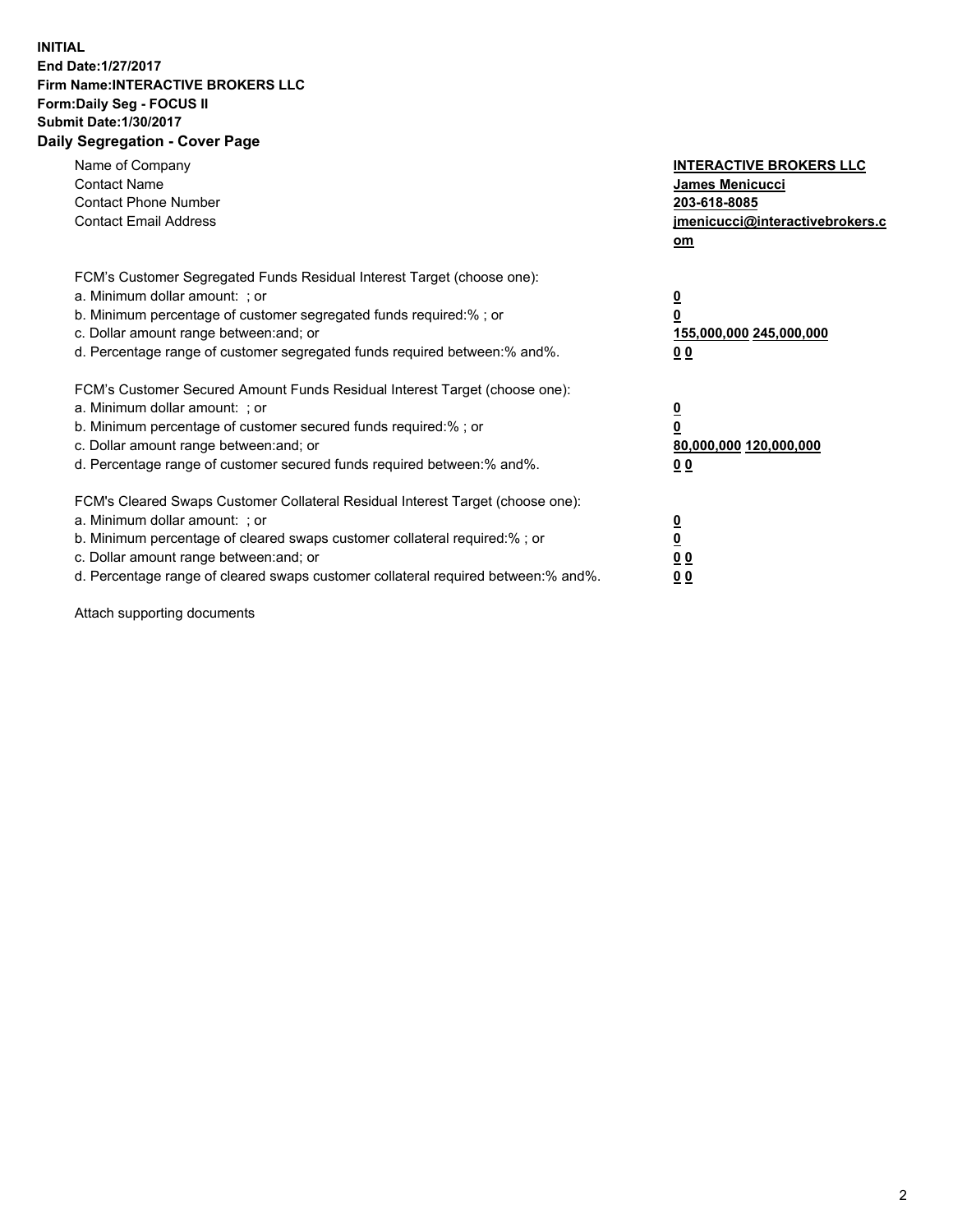## **INITIAL End Date:1/27/2017 Firm Name:INTERACTIVE BROKERS LLC Form:Daily Seg - FOCUS II Submit Date:1/30/2017 Daily Segregation - Secured Amounts**

|     | Pany Obgrogation Obbarba / 11110ani                                                                        |                                  |
|-----|------------------------------------------------------------------------------------------------------------|----------------------------------|
|     | Foreign Futures and Foreign Options Secured Amounts                                                        |                                  |
|     | Amount required to be set aside pursuant to law, rule or regulation of a foreign                           | $0$ [7305]                       |
|     | government or a rule of a self-regulatory organization authorized thereunder                               |                                  |
| 1.  | Net ledger balance - Foreign Futures and Foreign Option Trading - All Customers                            |                                  |
|     | A. Cash                                                                                                    | 344,617,723 [7315]               |
|     | B. Securities (at market)                                                                                  | $0$ [7317]                       |
| 2.  | Net unrealized profit (loss) in open futures contracts traded on a foreign board of trade                  | 19,065,324 [7325]                |
| 3.  | Exchange traded options                                                                                    |                                  |
|     | a. Market value of open option contracts purchased on a foreign board of trade                             | 163,776 [7335]                   |
|     | b. Market value of open contracts granted (sold) on a foreign board of trade                               | -26,936 [7337]                   |
| 4.  | Net equity (deficit) (add lines 1.2. and 3.)                                                               | 363,819,887 [7345]               |
| 5.  | Account liquidating to a deficit and account with a debit balances - gross amount                          | 61,783 [7351]                    |
|     | Less: amount offset by customer owned securities                                                           | 0 [7352] 61,783 [7354]           |
| 6.  | Amount required to be set aside as the secured amount - Net Liquidating Equity                             | 363,881,670 [7355]               |
|     | Method (add lines 4 and 5)                                                                                 |                                  |
| 7.  | Greater of amount required to be set aside pursuant to foreign jurisdiction (above) or line                | 363,881,670 [7360]               |
|     | 6.                                                                                                         |                                  |
|     | FUNDS DEPOSITED IN SEPARATE REGULATION 30.7 ACCOUNTS                                                       |                                  |
| 1.  | Cash in banks                                                                                              |                                  |
|     | A. Banks located in the United States                                                                      | 5,600,000 [7500]                 |
|     | B. Other banks qualified under Regulation 30.7                                                             | 0 [7520] 5,600,000 [7530]        |
| 2.  | Securities                                                                                                 |                                  |
|     | A. In safekeeping with banks located in the United States                                                  | 405,380,122 [7540]               |
|     | B. In safekeeping with other banks qualified under Regulation 30.7                                         | 0 [7560] 405,380,122 [7570]      |
| 3.  | Equities with registered futures commission merchants                                                      |                                  |
|     | A. Cash                                                                                                    | $0$ [7580]                       |
|     | <b>B.</b> Securities                                                                                       | $0$ [7590]                       |
|     | C. Unrealized gain (loss) on open futures contracts                                                        | $0$ [7600]                       |
|     | D. Value of long option contracts                                                                          | $0$ [7610]                       |
|     | E. Value of short option contracts                                                                         | 0 [7615] 0 [7620]                |
| 4.  | Amounts held by clearing organizations of foreign boards of trade                                          |                                  |
|     | A. Cash                                                                                                    | $0$ [7640]                       |
|     | <b>B.</b> Securities                                                                                       | $0$ [7650]                       |
|     | C. Amount due to (from) clearing organization - daily variation                                            | $0$ [7660]                       |
|     | D. Value of long option contracts                                                                          | $0$ [7670]                       |
|     | E. Value of short option contracts                                                                         | 0 [7675] 0 [7680]                |
| 5.  | Amounts held by members of foreign boards of trade                                                         |                                  |
|     | A. Cash                                                                                                    | 69,692,294 [7700]                |
|     | <b>B.</b> Securities                                                                                       | $0$ [7710]                       |
|     | C. Unrealized gain (loss) on open futures contracts                                                        | 5,940,279 [7720]                 |
|     | D. Value of long option contracts                                                                          | 163,776 [7730]                   |
|     | E. Value of short option contracts                                                                         | -26,936 [7735] 75,769,413 [7740] |
| 6.  | Amounts with other depositories designated by a foreign board of trade                                     | 0 [7760]                         |
| 7.  | Segregated funds on hand                                                                                   | $0$ [7765]                       |
| 8.  | Total funds in separate section 30.7 accounts                                                              | 486,749,535 [7770]               |
| 9.  | Excess (deficiency) Set Aside for Secured Amount (subtract line 7 Secured Statement<br>Page 1 from Line 8) | 122,867,865 [7380]               |
| 10. | Management Target Amount for Excess funds in separate section 30.7 accounts                                | 80,000,000 [7780]                |
| 11. | Excess (deficiency) funds in separate 30.7 accounts over (under) Management Target                         | 42,867,865 [7785]                |
|     |                                                                                                            |                                  |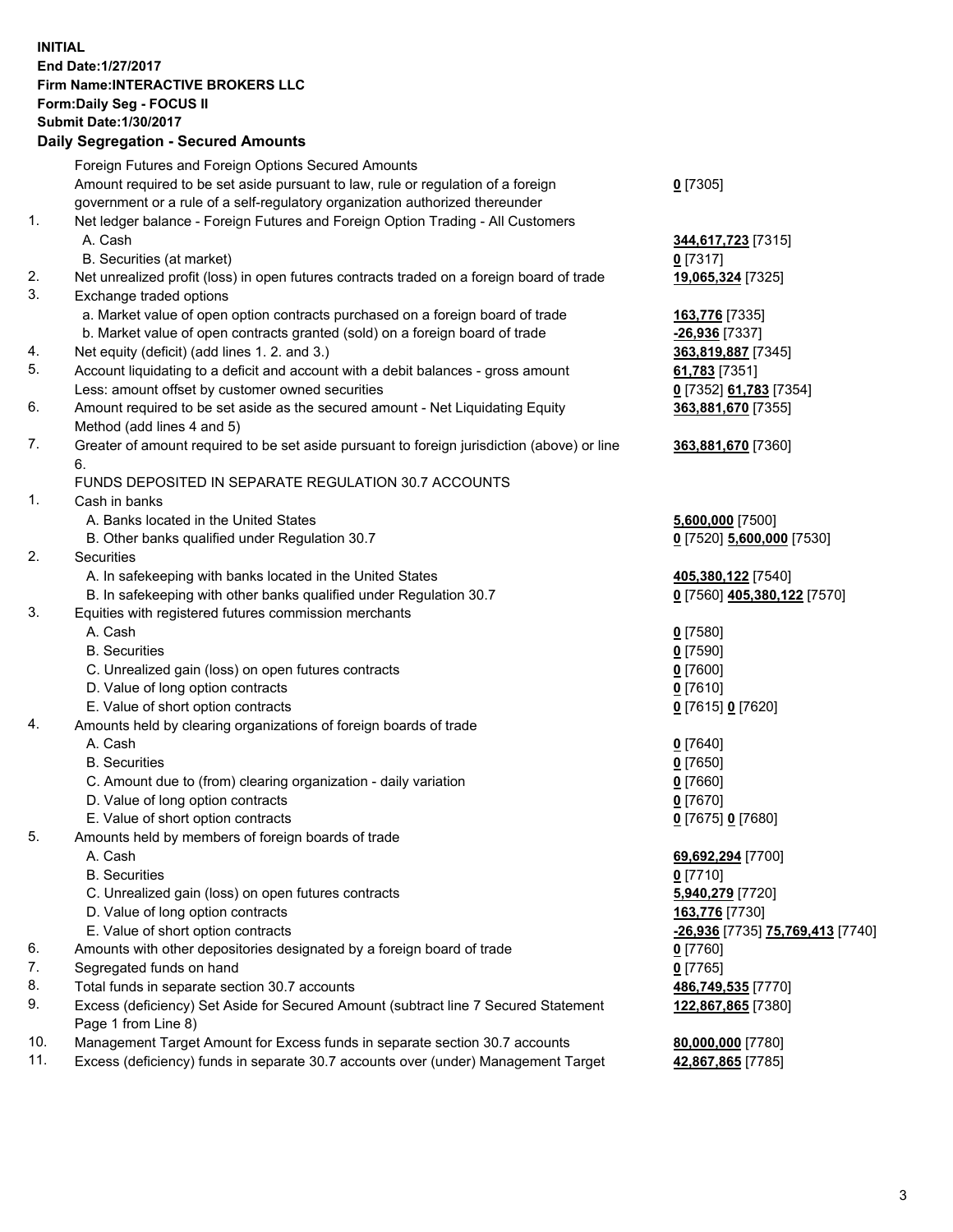**INITIAL End Date:1/27/2017 Firm Name:INTERACTIVE BROKERS LLC Form:Daily Seg - FOCUS II Submit Date:1/30/2017 Daily Segregation - Segregation Statement** SEGREGATION REQUIREMENTS(Section 4d(2) of the CEAct) 1. Net ledger balance A. Cash **3,240,880,361** [7010] B. Securities (at market) **0** [7020] 2. Net unrealized profit (loss) in open futures contracts traded on a contract market **-63,510,645** [7030] 3. Exchange traded options A. Add market value of open option contracts purchased on a contract market **105,938,931** [7032] B. Deduct market value of open option contracts granted (sold) on a contract market **-185,082,683** [7033] 4. Net equity (deficit) (add lines 1, 2 and 3) **3,098,225,964** [7040] 5. Accounts liquidating to a deficit and accounts with debit balances - gross amount **166,003** [7045] Less: amount offset by customer securities **0** [7047] **166,003** [7050] 6. Amount required to be segregated (add lines 4 and 5) **3,098,391,967** [7060] FUNDS IN SEGREGATED ACCOUNTS 7. Deposited in segregated funds bank accounts A. Cash **47,162,161** [7070] B. Securities representing investments of customers' funds (at market) **2,003,458,733** [7080] C. Securities held for particular customers or option customers in lieu of cash (at market) **0** [7090] 8. Margins on deposit with derivatives clearing organizations of contract markets A. Cash **19,692,571** [7100] B. Securities representing investments of customers' funds (at market) **1,341,149,210** [7110] C. Securities held for particular customers or option customers in lieu of cash (at market) **0** [7120] 9. Net settlement from (to) derivatives clearing organizations of contract markets **4,411,247** [7130] 10. Exchange traded options A. Value of open long option contracts **105,924,200** [7132] B. Value of open short option contracts **-185,079,809** [7133] 11. Net equities with other FCMs A. Net liquidating equity **0** [7140] B. Securities representing investments of customers' funds (at market) **0** [7160] C. Securities held for particular customers or option customers in lieu of cash (at market) **0** [7170] 12. Segregated funds on hand **0** [7150] 13. Total amount in segregation (add lines 7 through 12) **3,336,718,313** [7180] 14. Excess (deficiency) funds in segregation (subtract line 6 from line 13) **238,326,346** [7190] 15. Management Target Amount for Excess funds in segregation **155,000,000** [7194]

16. Excess (deficiency) funds in segregation over (under) Management Target Amount Excess

**83,326,346** [7198]